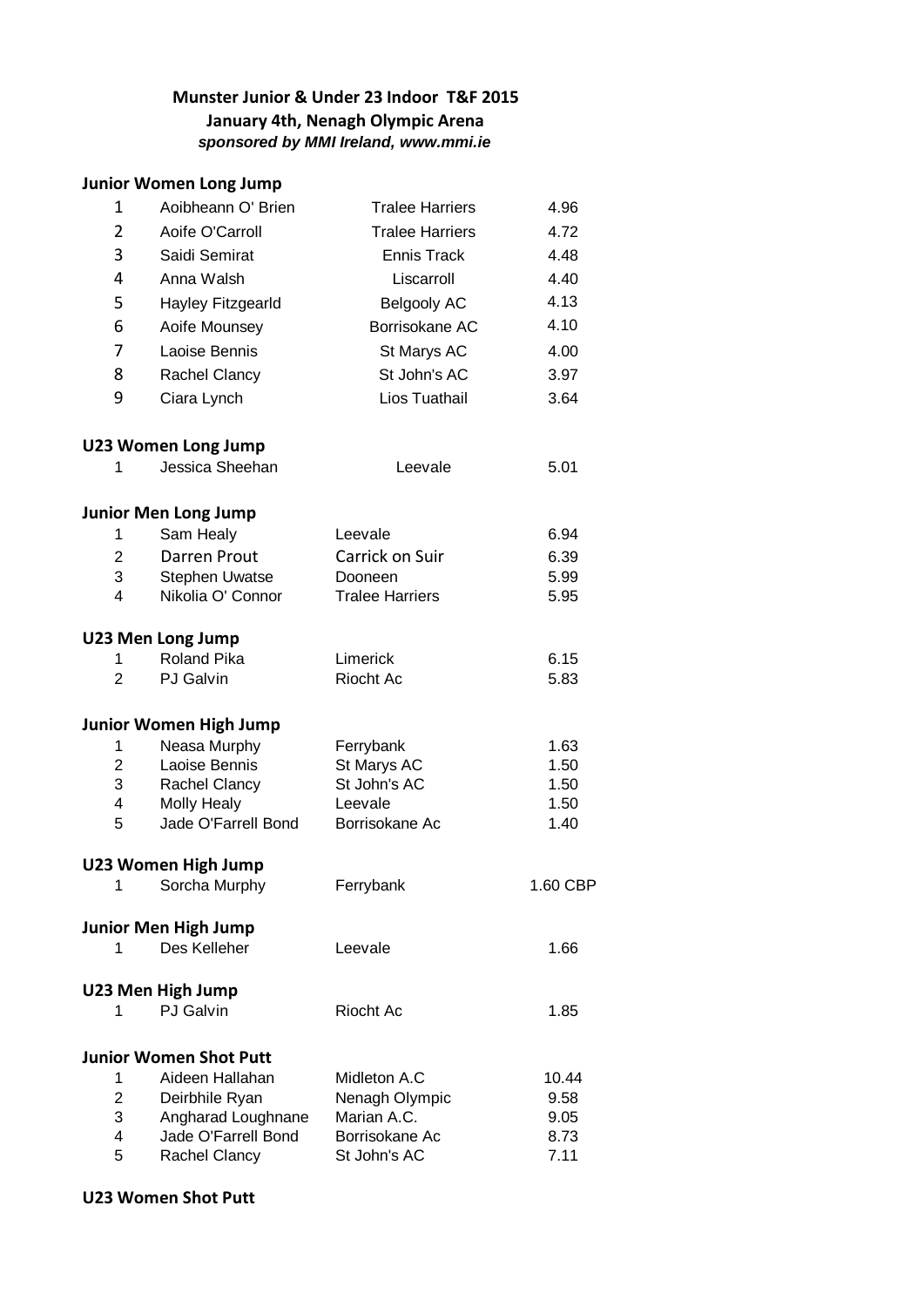| 1                  | Laura McSweeney                 | Bandon A.C.              | 11.51        |                   |
|--------------------|---------------------------------|--------------------------|--------------|-------------------|
|                    | <b>Junior Men Shot Putt</b>     |                          |              |                   |
| 1                  | <b>Gavin Hicks</b>              | Bandon A.C.              | 11.52        |                   |
| $\overline{2}$     | Seamus McMahon                  | Shannon                  | 11.29        |                   |
|                    | <b>U23 Men Shot Putt</b>        |                          |              |                   |
| 1                  | <b>Patrick McSweeney</b>        | Bandon A.C.              | 12.27        |                   |
|                    | <b>Junior Women 60m Hurdles</b> |                          |              |                   |
| 1                  | Ciara Neville                   | Emerald AC               | 9.15         |                   |
| $\overline{2}$     | Kelllyann Doyle                 | Carrick On Suir          | 9.47         |                   |
| 3                  | Leanne Prout                    | Carrick On Suir          | 9.51         |                   |
|                    | <b>Junior Men 60m Hurdles</b>   |                          |              |                   |
| 1                  | Sam Healy                       | Leevale                  | 8.00         |                   |
| $\overline{2}$     | Jason Foley                     | Lios Tuathail            | 8.69         |                   |
| 3                  | <b>Stephen Uwatse</b>           | Dooneen                  | 9.21         |                   |
|                    |                                 |                          |              |                   |
|                    | <b>Junior Women 60m</b>         |                          |              |                   |
| 1                  | Ciara Neville                   | Emerald AC               | 7.78         | heat 1            |
| 2                  | Lauren Ryan                     | Dooneen                  | 7.84         | heat 1            |
| 3                  | Aoife O'Carroll                 | <b>Tralee Harriers</b>   | 8.04         | heat 2            |
| 4                  | Sarah leahy                     | Spa Muckross AC          | 8.09         | heat <sub>2</sub> |
| 5                  | <b>Rachael Moriarty</b>         | Lios Tuathail            | 8.12         | heat 2            |
| 6                  | Aoibheann O' Brien              | <b>Tralee Harriers</b>   | 8.18         | heat 1            |
| 7                  | <b>Emily Nolan</b>              | Carrick On Suir          | 8.21         | heat 1            |
| 8                  | Laura Murphy                    | Leevale AC               | 8.28         | heat 1            |
| 9                  | Chloe Tobin                     | <b>Emerald AC</b>        | 8.44         | heat 2            |
| 10                 | Niamh Cullen                    | Lios Tuathail            | 8.61         | heat 1            |
| 11                 | <b>SEMIRAT SAIDI</b>            | <b>Ennis Track</b>       | 8.68         | heat 1            |
| 12                 | Hayley Fitzgearld               | <b>Belgooly AC</b>       | 9.02         | heat 2            |
| 13                 | Maria O'Neill                   | lios Tuathail            | 9.06         | heat 2            |
|                    |                                 |                          |              |                   |
|                    | Junior Men 60m                  |                          |              |                   |
| 1                  | Sam Healy                       | Leevale                  | 7.22         |                   |
| 2                  | Paidi Carmody                   | Marian A.C.              | 7.36         |                   |
| 3<br>4             | luke Ring<br>Jason Foley        | Leevale<br>Lios Tuathail | 7.39<br>7.50 |                   |
| 5                  | Owen Alfred                     | Dooneen                  | 7.56         |                   |
| 6                  | Johnny O Sullivan               | lios Tuathail            | 7.60         |                   |
| $\overline{7}$     | mel O'Callaghan                 | Gneeveguila              | 7.60         |                   |
| 8                  | <b>Stephen Uwatse</b>           | Leevale                  | 7.71         |                   |
| 9                  | Sean O'Callaghan                | Leevale                  | 7.73         |                   |
| 10                 | Lorcan McVeigh                  | <b>Belgooly AC</b>       | 8.35         |                   |
| <b>U23 Men 60m</b> |                                 |                          |              |                   |
| 1                  | Cormac Lynch                    | Marian A.C.              | 7.16 CBP     |                   |
| $\overline{2}$     | Kaodi Ogbene                    | Leevale AC               | 7.20         |                   |
| 3                  | <b>PATRICK LYNCH</b>            | <b>NEWPORT</b>           | 7.52         |                   |

## **Junior Women 200m**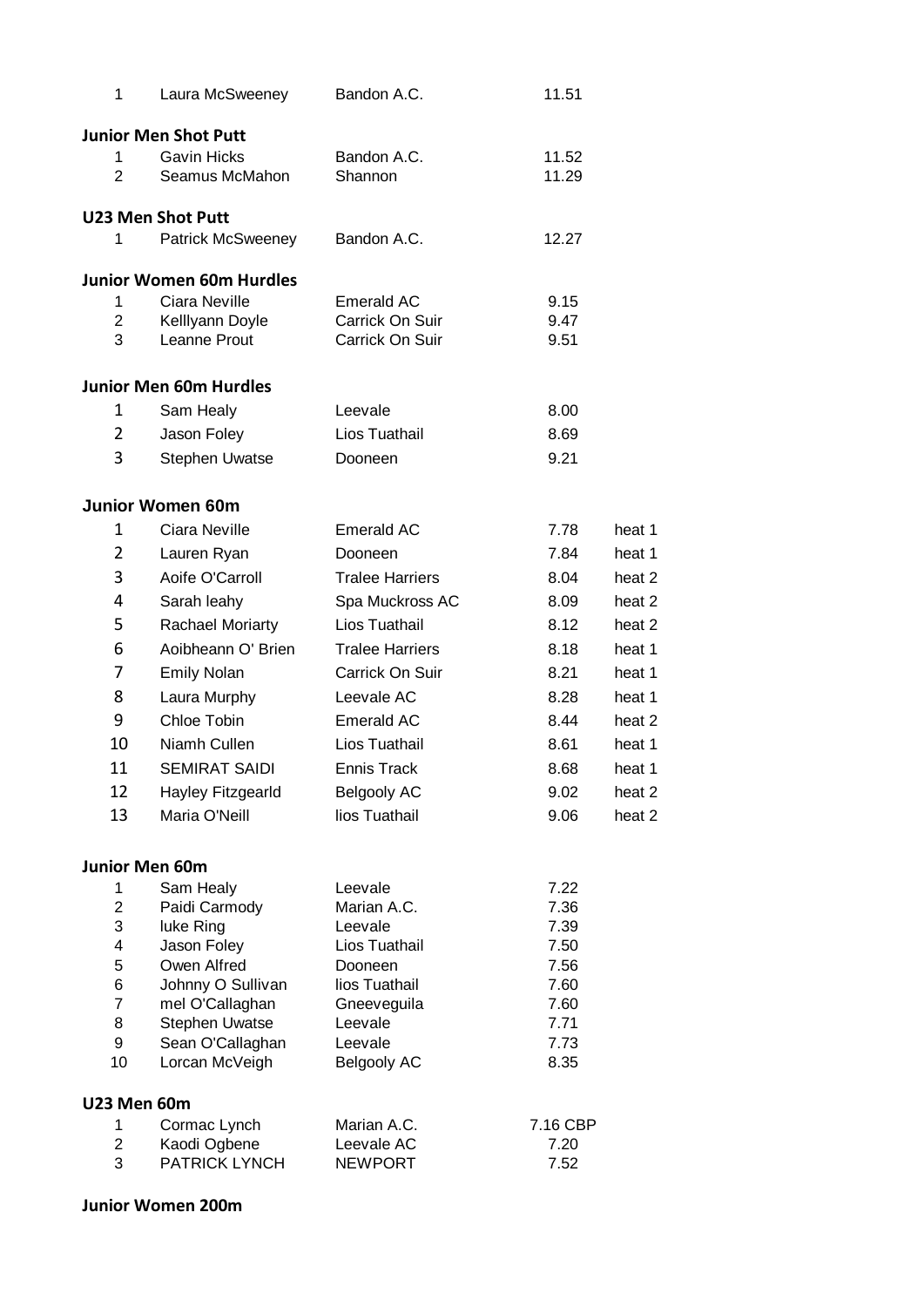| 1                   | Ciara Neville                       | <b>Emerald AC</b>                   | 25.50              | heat 2           |
|---------------------|-------------------------------------|-------------------------------------|--------------------|------------------|
| $\overline{2}$      | Leanne Prout                        | Carrick On Suir                     | 26.39              | heat 1           |
| 3                   | Lauren Ryan                         | Dooneen                             | 26.76              | heat 1           |
| 4                   | <b>Rachael Moriarty</b>             | Lios Tuathail                       | 27.13              | heat 4           |
| 5                   | Chloe Tobin                         | <b>Emerald AC</b>                   | 27.89              | heat 1           |
| 6                   | Laura Murphy                        | Leevale                             | 28.13              | heat 3           |
| 7                   | <b>Emily Nolan</b>                  | Carrick On Suir                     | 28.24              | heat 4           |
| 8                   | Niamh Cullen                        | Lios Tuathail                       | 28.53              | heat 2           |
| 9                   | Grainne Kavanagh                    | <b>Waterford AC</b>                 | 29.82              | heat 3           |
| 10                  | Aoife Mounsey                       | Borrisokane Ac                      | 30.69              | heat 2           |
| 11<br>12            | Hayley Fitzgearld<br>Maria O'Neill  | <b>Belgooly AC</b><br>Lios Tuathail | 30.73<br>31.41     | heat 4<br>heat 3 |
|                     | <b>Junior Men 200m</b>              |                                     |                    |                  |
| 1                   | Jason Foley                         | Lios Tuathail                       | 23.93              | heat 1           |
| $\overline{2}$      | Johnny O Sullivan                   | lios Tuathail                       | 24.01              | heat 2           |
| 3                   | Paidi Carmody                       | Marian A.C.                         | 24.21              | heat 1           |
| 4                   | Darren Prout                        | Carrick On Suir                     | 24.36              | heat 3           |
| 5                   | Owen Alfred                         | Dooneen                             | 24.61              | heat 2           |
| 6                   | Luke Ring                           | Leevale                             | 24.63              | heat 2           |
| $\overline{7}$      | Stephen Uwatse                      | Dooneen                             | 25.04              | heat 3           |
| 8                   | David O Brien                       | Dooneen                             | 25.16              | heat 1           |
| 9                   | mel O'Callaghan                     | Gneeveguila                         | 25.81              | heat 4           |
| 10                  | Nikolia O' Connor                   | <b>Tralee Harriers</b>              | 26.07              | heat 3           |
| 11                  | Lorcan McVeigh                      | <b>Belgooly AC</b>                  | 27.97              | heat 4           |
| <b>U23 Men 200m</b> |                                     |                                     |                    |                  |
| 1<br>2              | Paul White<br>Kaodi Ogbene          | Nenagh Olympic<br>Leevale AC        | 23.33 CBP<br>23.77 |                  |
| 3                   | <b>PATRICK LYNCH</b>                | <b>NEWPORT</b>                      | 24.80              |                  |
|                     | <b>Junior Women 400m</b>            |                                     |                    |                  |
| 1                   | Louise Shanahan                     | Leevale                             | 57.81 CBP          | heat 2           |
| $\overline{2}$      | Leanne Prout                        | Carrick On Suir                     | 59.48              | heat 2           |
| 3                   | Aoife Delargy                       | Nenagh Olympic                      | 59.89              | heat 2           |
|                     |                                     | Carrick On Suir                     |                    |                  |
| 4                   | Kelllyann Doyle                     |                                     | 1.00.80            | heat 1           |
| 5                   | Kila Curran                         | Dooneen                             | 1.09.48            | heat 1           |
| 6                   | Grainne Kavanagh                    | Waterford AC                        | 1.10.97            | heat 1           |
|                     | <b>Junior Men 400m</b>              |                                     |                    |                  |
| 1                   | Jamie Mitchell                      | Emerald AC                          | 52.46              | heat 2           |
| $\overline{2}$      | Michael Quilligan                   | Nenagh Olympic                      | 52.51              | heat 1           |
| 3                   | Sean O'Callaghan                    | Leevale                             | 54.01              | heat 1           |
| 4<br>5              | Jack Murphy<br><b>Micheal Foley</b> | Leevale<br>Lios Tuathail            | 54.11<br>54.37     | heat 2<br>heat 3 |
| 6                   | Daniel O'Mahony                     | Leevale                             | 55.34              | heat 3           |
| $\overline{7}$      | Paul Costelloe                      | Emerald A.C                         | 55.79              | heat 3           |
| 8                   | Micheál O'Shea                      | Farranfore Maine Valley             | 56.25              | heat 3           |
| 9                   | David O'Brien                       | Dooneen                             | 56.80              | heat 1           |
| 10                  | Liam Finn                           | Nenagh Olympic                      | 58.66              | heat 2           |
| <b>U23 Men 400m</b> |                                     |                                     |                    |                  |
| 1                   | Paul White                          | Nenagh Olympic                      | 52.30 CBP          |                  |
| 2                   | william o connor                    | Riocht                              | 52.74              |                  |
|                     |                                     |                                     |                    |                  |